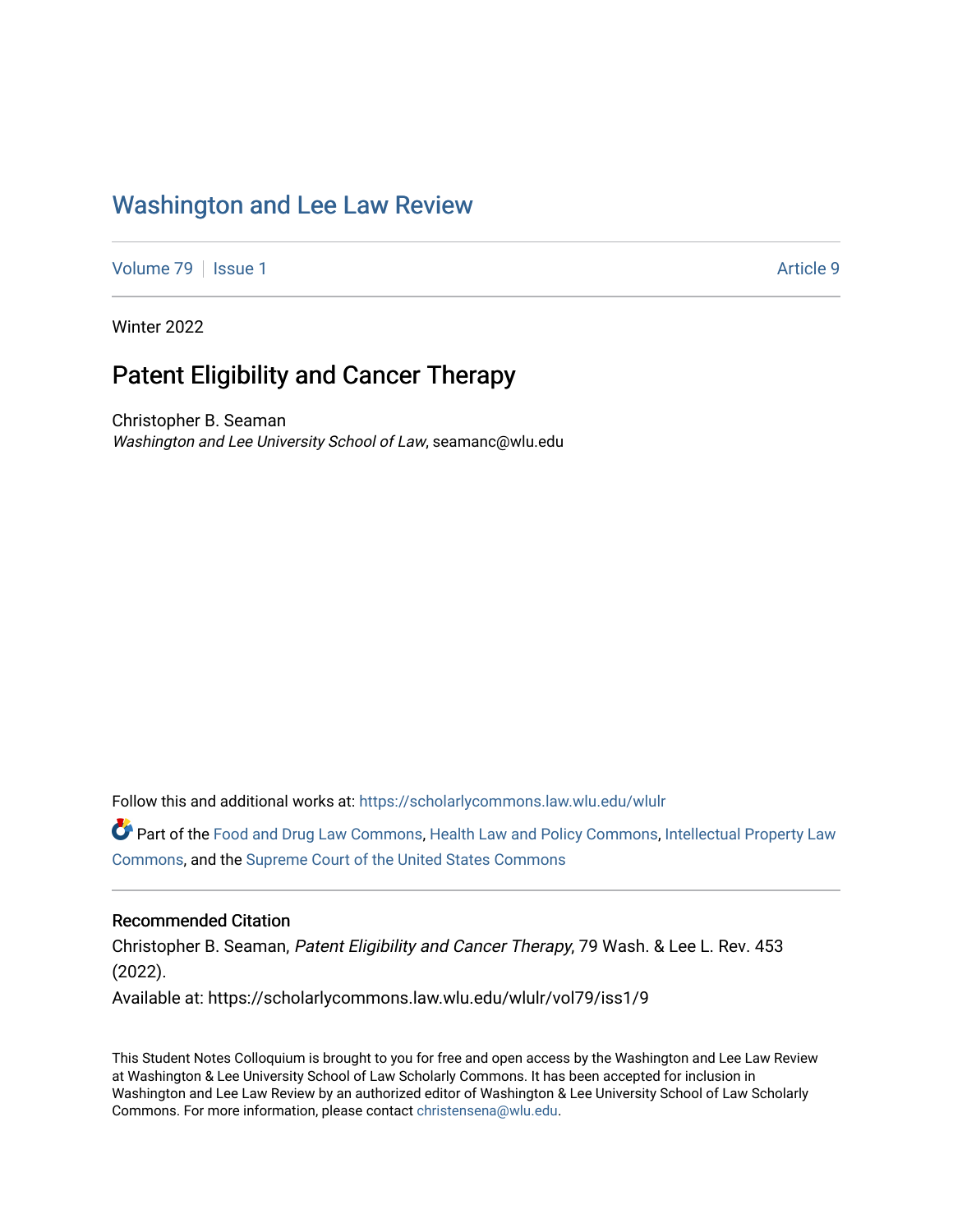# Patent Eligibility and Cancer Therapy

### Christopher B. Seaman\*

As an empirical legal scholar,<sup>1</sup> I am pleased to report that Sasha Hoyt has done what very few law students—and even many law professors2—could achieve. She successfully conducted a novel empirical study to assess the real-world impact of a U.S. Supreme Court decision, *Mayo Collaborative Services v*. *Prometheus Laboratories, Inc.*,3 on venture capital

Professor of Law and Director, Frances Lewis Law Center, Washington and Lee University School of Law. I thank Lauren Robertson and Elizabeth Hudson for inviting me to participate in the *Washington and Lee Law Review* Student Notes Colloquium, and I particularly thank Alexandra (Sasha) Hoyt for asking me to serve as the Faculty Advisor for her Note. This Comment is dedicated to my family, and all those who are fighting or have fought cancer.

<sup>1</sup>*. See generally* Christopher B. Seaman, *Noncompetes and Other Post-Employment Restraints on Competition: Empirical Evidence from Trade Secret Litigation*, 72 HASTINGS L.J. 1183 (2021); David S. Levine & Christopher B. Seaman, *The DTSA at One: An Empirical Study of the First Year of Litigation Under the Defend Trade Secrets Act*, 53 WAKE FOREST L. REV. 105 (2018); Ryan T. Holte & Christopher B. Seaman, *Patent Injunctions on Appeal:*  An Empirical Study of the Federal Circuit's Application of eBay, 92 WASH. L. REV. 145 (2017); Christopher B. Seaman, *Permanent Injunctions in Patent Litigation After* eBay*: An Empirical Study*, 101 IOWA L. REV. 1949 (2016); Christopher B. Seaman, *Ongoing Royalties in Patent Cases After* eBay*: An Empirical Assessment and Proposed Framework*, 23 TEX. INTELL. PROP. L.J. 203 (2015); Christopher B. Seaman, *Willful Patent Infringement and Enhanced Damages After* In re Seagate*: An Empirical Study*, 97 IOWA L. REV. 417 (2012).

<sup>2</sup>*. See* Kathryn Zeiler, *The Future of Empirical Legal Scholarship: Where Might We Go From Here?*, 66 J. LEGAL EDUC. 78, 81, 87–90 (2016) (criticizing the quality of empirical research published in student-edited law reviews and blaming in part law professors' lack of training to conduct such studies).

 <sup>3. 566</sup> U.S. 66 (2012).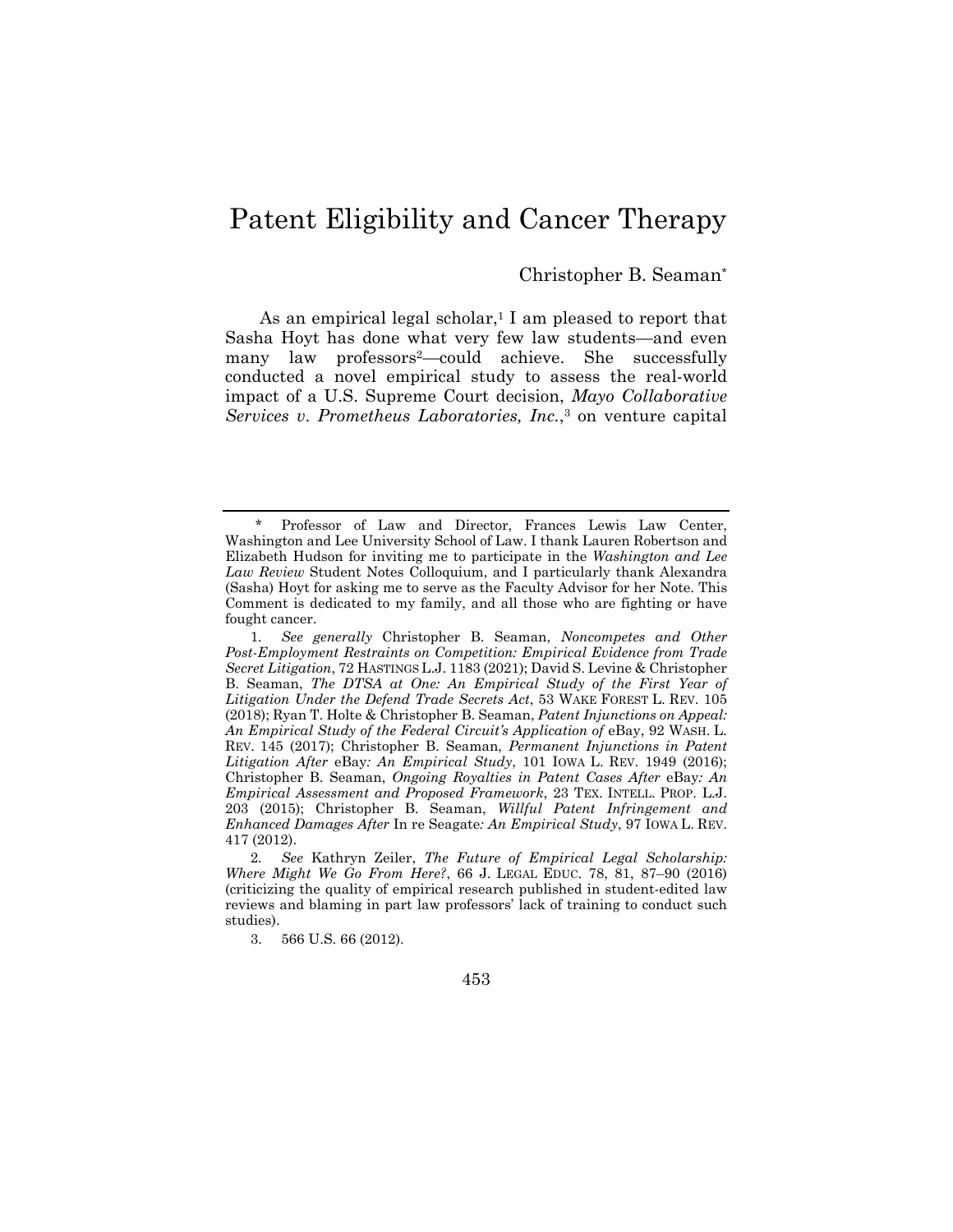(VC) investment in startups and other companies that develop medical diagnostic technology.4

As Ms. Hoyt notes, patent protection is particularly important for startup companies, as it can help protect their innovations from unauthorized use, attract funding and other investments, and foster collaboration with third parties.5 In the *Mayo* case, the Supreme Court made it extremely difficult for medical diagnostic companies to obtain patent protection for their technology, no matter how novel or useful it is.6 Using a sophisticated difference-in-difference methodology to evaluate the impact of the Supreme Court's decision in *Mayo* on VC funding for medical diagnostic startups, Ms. Hoyt finds that medical diagnostics firms received almost \$10 billion less in VC funding that they would have compared to other industries that were unaffected by the decision.7 And importantly, this result is statistically significant using an ordinary least squares (OLS)

5*. See id.* at 397.

<sup>4</sup>*. See generally* A. Sasha Hoyt, Note, *The Impact of Uncertainty Regarding Patent Eligible Subject Matter for Investment in U.S. Medical Diagnostic Technologies*, 79 WASH. & LEE L. REV. 393 (2022) (finding that the U.S. Supreme Court's decision in *Mayo* and subsequent Federal Circuit decisions regarding patent ineligibility of medical diagnostics has resulted in \$9.2 billion less investment in medical diagnostic technologies than otherwise would have occurred).

<sup>6</sup>*. See* Illumina, Inc. v. Ariosa Diagnostics, Inc., 967 F.3d 1319, 1325 (Fed. Cir. 2020) ("Under *Mayo*, we have consistently held diagnostic claims unpatentable as directed to ineligible subject matter."); Athena Diagnostics Inc. v. Mayo Collaborative Servs., LLC, 927 F.3d 1333, 1352 (Fed. Cir. 2019) (Moore, J., dissenting from denial of rehearing en banc) ("Since *Mayo*, we have held every single diagnostic claim in every case before us ineligible."); *see also*  Shahrokh Falati, *Patent Eligibility of Disease Diagnosis*, 21 N.C. J.L. & TECH., March 2020, at 63, 67 ("[T]he Supreme Court's recent *Mayo* decision resulted in a dramatic increase in patent offices [sic] rejecting applications related to personalized medicine and medical diagnostics fields."); Shridhar Jayanthi, Note, *A Potential Eligibility Safe Harbor for Diagnostic Patents Creates More Confusion in the* Alice/Mayo *Test*, 34 HARV. J.L. & TECH. DIGEST 1, 1 (2021) ("[S]ince *Mayo*, diagnostic claims have frequently been found to be patent-ineligible under Section 101."); Philip Merksamer, Ariosa Diagnostics v. Sequenom*: Metastasis of* Mayo *and* Myriad *and the Evisceration of Patent Eligibility for Molecular Diagnostics*, 31 BERKELEY TECH. L.J. 495, 517–18 (2016) (explaining that "the Federal Circuit has adopted a broad and exacting interpretation of *Mayo*" which "has foreclosed patent eligibility for some important diagnostic innovations").

 <sup>7.</sup> Hoyt, *supra* note 4, at 442.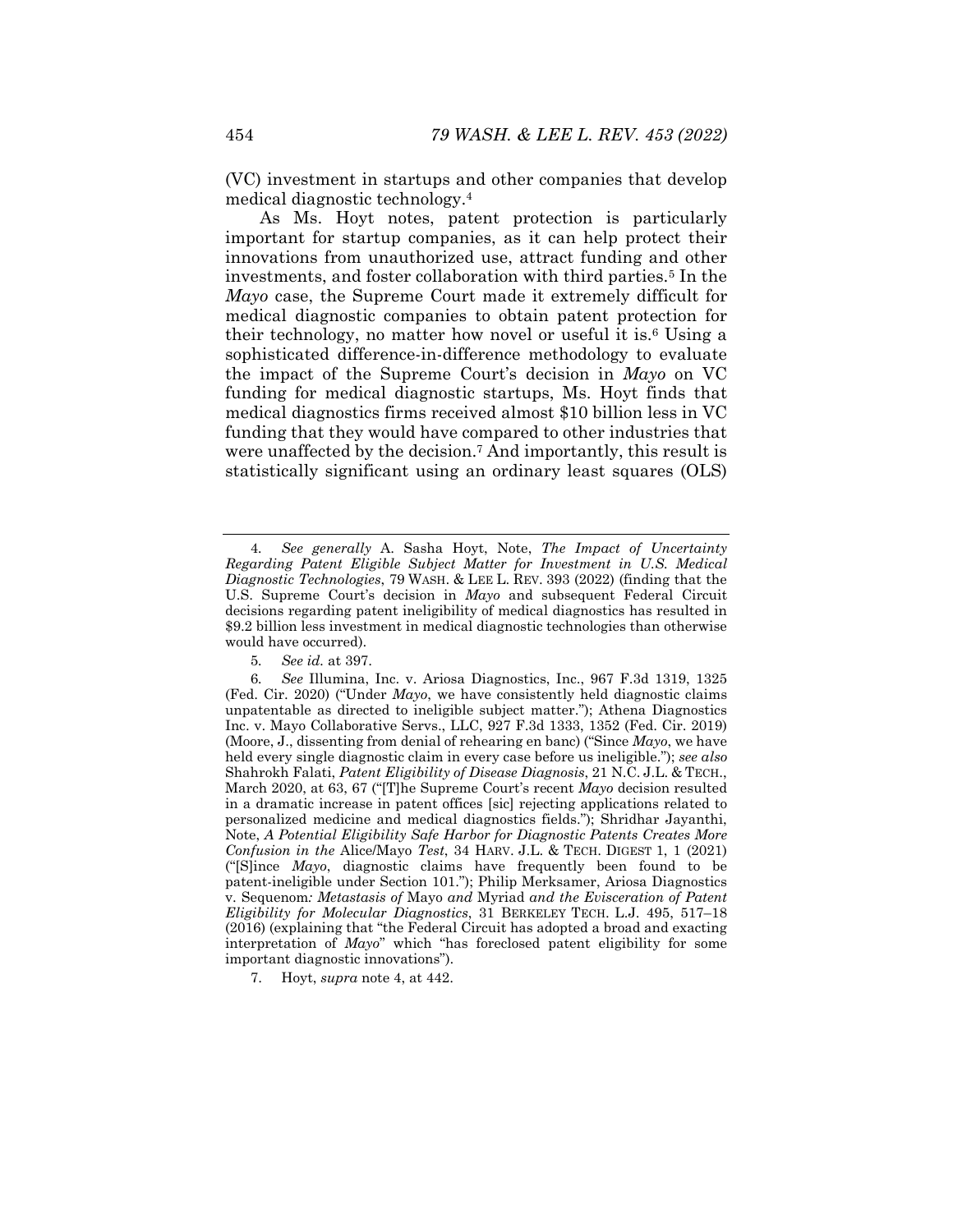regression analysis.8 In short, Ms. Hoyt's Note is a valuable contribution to the literature on patent eligibility and its impact on innovation, and policymakers should take note of her study.9

In the remainder of this Comment, I build upon Ms. Hoyt's contributions by discussing the importance of patent protection as an incentive to help develop better diagnostics and treatments for a particular category of illness: cancer. Once considered a monolithic disease classified primarily by cancer cells' site of origin (e.g., breast cancer, prostate cancer), modern genetic research has discovered that cancer is enormously complex,10 and it is often the result of the multiple mutations that accumulate over time.<sup>11</sup> Moreover, tumors undergo an evolutionary process in the human body and can develop into genetically distinct subclones that are resistant to therapy.12 As a result, "what we call 'cancer' is, in actuality, a multitude of hundreds of separate diseases with no single etiological source."13

Medical diagnostics are critically important to fighting cancer in at least four ways. First, medical diagnostics involve the discovery and use of biomarkers that indicate the presence

10*. See* SIDDHARTHA MUKHERJEE, THE EMPEROR OF ALL MALADIES: A BIOGRAPHY OF CANCER 183 (2010) ("[C]ancer, a shape-shifting disease of colossal diversity, [was] recast as a single, monolithic entity.").

11*. See* Iñigo Martincorena & Peter J. Campbell, *Somatic Mutations in Cancer and Normal Cells*, 349 SCIENCE 1483, 1483 (2015) ("[T]he progressive accumulation of mutations throughout life can lead to cancer  $\dots$ . . ..."); Intigo Martincorena et al., *Universal Patterns of Selection in Cancer and Somatic Tissues*, 171 CELL 1029, 1034 (2017) (noting that there are over 250 known cancer genes).

13. Jacob S. Sherkow, *Cancer's IP*, 96 N.C. L. REV. 297, 305–06 (2018).

<sup>8</sup>*. Id.*

<sup>9</sup>*. Cf.* Comment of A. Sasha Hoyt, In the Matter of Request for Comments on the Current State of Patent Eligibility Jurisprudence in the United States, Docket No. PTO-P-2021-0032, U.S. Patent & Trademark Office (Oct. 12, 2021), https://perma.cc/6ELT-BQXS (informing the U.S. Patent and Trademark Office of the negative correlation between patent eligibility and VC funding for medical diagnostics found in Ms. Hoyt's Note).

 <sup>12.</sup> Roberto Vendramin et al., *Cancer Evolution: Darwin and Beyond*, EMBO J., Aug. 30, 2021, at 18; Mel Greaves & Carlo C. Maley, *Clonal Evolution in Cancer*, NATURE, Jan. 18, 2012, at 5. Cancer researcher Peter Nowell, who was a co-discoverer of the Philadelphia chromosome (a gene translocation present in certain kinds of leukemia), is credited with developing the theory of Darwinian-like evolution in cancer cells. *See* Peter C. Nowell, *The Clonal Evolution of Tumor Cell Populations*, 4260 SCIENCE 23, 23–24 (1976).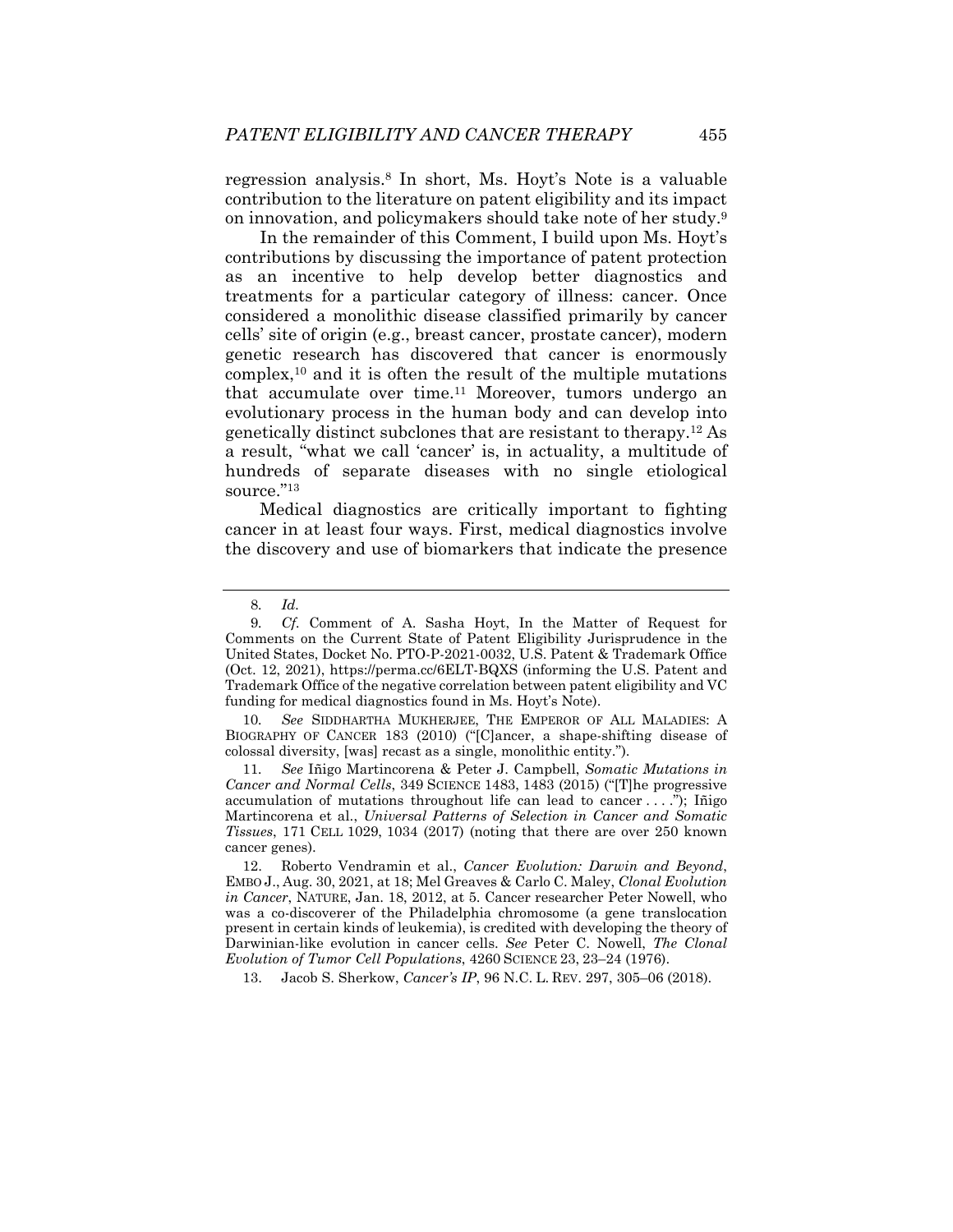of cancer.14 To effectively treat a patient, physicians must first determine what medical condition or disease the patient has. A biomarker is "a biological molecule found in blood, other body fluids, or tissues that is a sign of a normal or abnormal process, or of a condition or disease."15 In other words, a biomarker requires the discovery of a naturally-occurring relationship between a biological process in the human body and the presence and level of a corresponding substance produced by or related to that process.

In oncology, medical diagnostics have led to the development of tests that can detect the presence and levels of biomarkers for specific types of cancer.<sup>16</sup> For instance, prostate-specific antigen (PSA) is a well-known biomarker for prostate cancer, one of the most common types of cancer affecting men.17 While PSA naturally occurs at low levels in all adult males, an elevated level—particularly one that increases significantly over time, in both absolute and relative terms—is correlated with prostate cancer.18 Since the FDA's approval of a PSA screening test in 1994,<sup>19</sup> thousands of prostate cancer cases have been discovered, although current evidence is mixed about whether the benefit of lives saved due to routine PSA screening is outweighed by complications caused by cancer treatment, the

18*. See Prostate-Specific Antigen (PSA) Test*, NAT'L CANCER INST., https://perma.cc/L96J-G8SR (last updated Feb. 24, 2021) ("In general, however, the higher a man's PSA level, the more likely it is that he has prostate cancer. Moreover, a continuous rise in a man's PSA level over time may also be a sign of prostate cancer.").

 <sup>14.</sup> Kyle Strimbu & Jorge A. Tavel, *What Are Biomarkers?*, CURRENT OP. HIV & AIDS, Nov. 2010, at 2.

<sup>15</sup>*. Biomarker*, NAT'L CANCER INST., https://perma.cc/MFG3-EQDQ.

<sup>16</sup>*. See generally* N. Lynn Henry & Daniel F. Hayes, *Cancer Biomarkers*, 6 J. MOL. ONCOLOGY 140 (2012).

<sup>17</sup>*. See generally* William J. Catalona, *History of the Discovery and Clinical Translation of Prostate-Specific Antigen*, 1 ASIAN J. UROLOGY 12 (2015); Danil V. Makarov & H. Ballentine Carter, *The Discovery of Prostate Specific Antigen as a Biomarker for the Early Detection of Adenocarcinoma of the Prostate*, 176 J. UROLOGY 2385 (2006).

<sup>19</sup>*. See PSA Test Is Approved for Use in Conjunction with Digital Rectal Examination as Aid in Prostate Cancer Detection*, 272 JAMA 1160, 1160 (1994).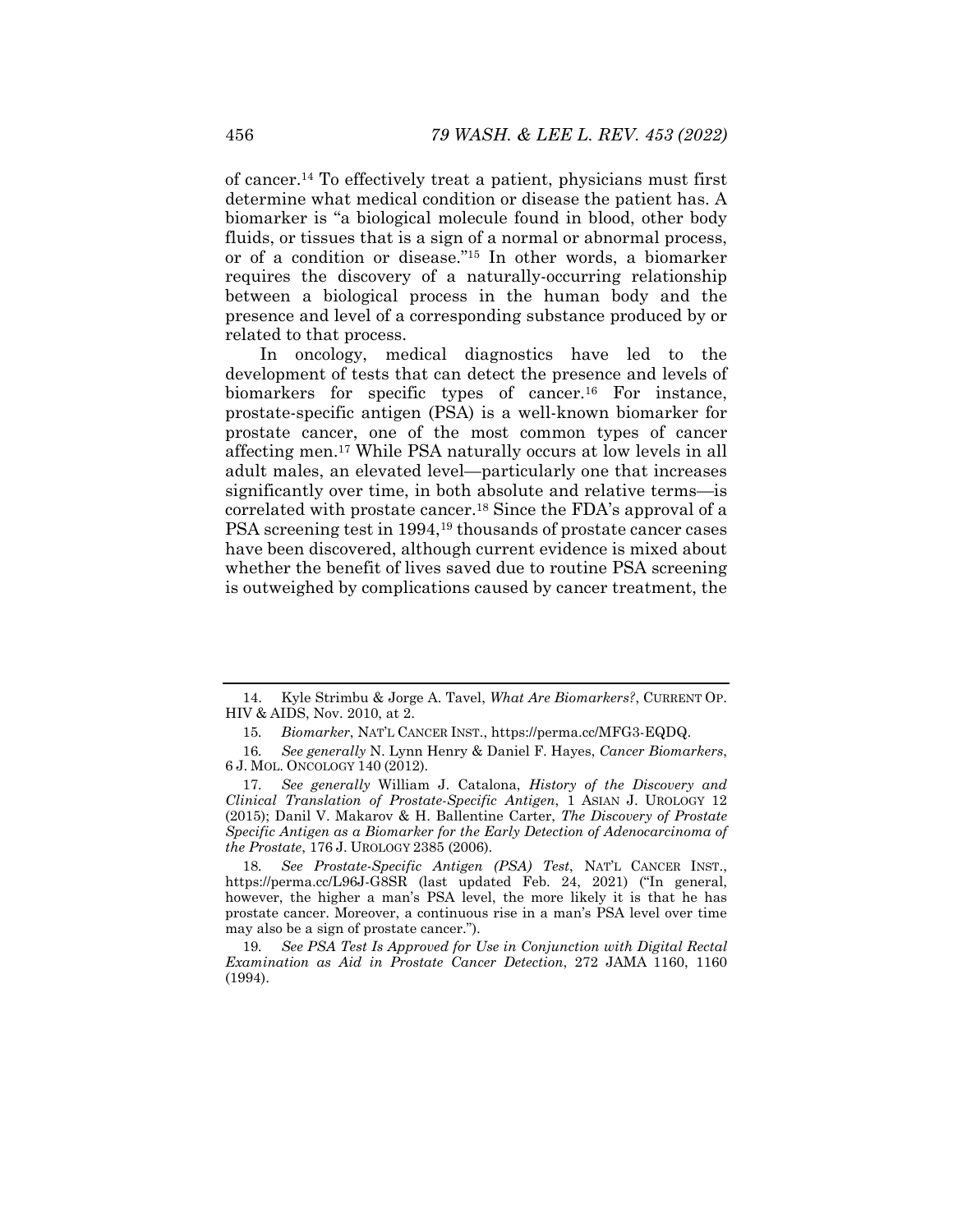slow growth of many prostate cancers, and side effects caused by biopsies from false positive tests.20

Biomarkers also can be used by physicians "to distinguish between different possibilities ... in [a] differential diagnosis."21 For instance, if a patient is found to have a lung nodule during a scan, a "histologic evaluation of the biopsy specimen can determine whether the tissue is cancer, infection, inflammation, or another benign process. If cancer is detected, further evaluation with specific immunohistochemical markers can be used to try to identify the tissue of origin."22

One particularly important new development is a "liquid biopsy," which consists of a "test done on a sample of blood to look for ... pieces of DNA from tumor cells that are in the blood."23 Although scientists recognized the existence of cell-free DNA (cfNDA) circulating in the bloodstream as early as 1948, it was not used to diagnose cancer until 2013, when cfNDA testing inadvertently discovered carcinoma in a pregnant woman who had undergone non-invasive prenatal testing for potential

<sup>20</sup>*. Compare* Paul F. Pinsky et al., *Extended Mortality Results for Prostate Cancer Screening in the PLCO Trial with Median Follow-Up of 15 Years*, 123 CANCER 592 (2016) (finding no reduction in prostate cancer mortality due to periodic PSA testing), *and* Richard M. Martin et al., *Effect of a Low-Intensity PSA-Based Screening Intervention on Prostate Cancer Mortality*, 319 JAMA 883 (2018) (finding that a single PSA screening intervention detected more prostate cancer cases but had no significant impact on prostate cancer mortality rates after a median follow-up of ten years), *with* Fritz H. Schröder et al., *Prostate-Cancer Mortality at 11 Years of Follow-Up*, 366 NEW ENG. J. MED. 981 (2012) (finding a 21 percent reduction in risk from death of prostate cancer due to PSA cancer screening), *and* Fritz H. Schröder et al., *Screening and Prostate Cancer Mortality: Results of the European Randomised Study for Screening of Prostate Cancer (ERSPC) at 13 Years of Follow-Up*, 384 LANCET 2027 (2014) (finding that one prostate cancer death was averted per 781 men screened at thirteen years following PSA testing). The current prostate cancer screening guidelines by the U.S. Preventive Services Task Force do not recommend PSA testing for men seventy years and older and suggest that the decision to undergo PSA testing for men between fifty-five and sixty-nine years should be an individual one after discussing the potential risks and benefits with their physician. *See Final Recommendation Statement: Prostate Cancer: Screening*, U.S. PREVENTATIVE SERVS. TASK FORCE (May 8, 2018), https://perma.cc/X2XV-2A88.

 <sup>21.</sup> Henry & Hayes, *supra* note 16, at 141.

<sup>22</sup>*. Id.*

<sup>23</sup>*. Liquid Biopsy*, NAT'L CANCER INST., https://perma.cc/HD4X-TBMC.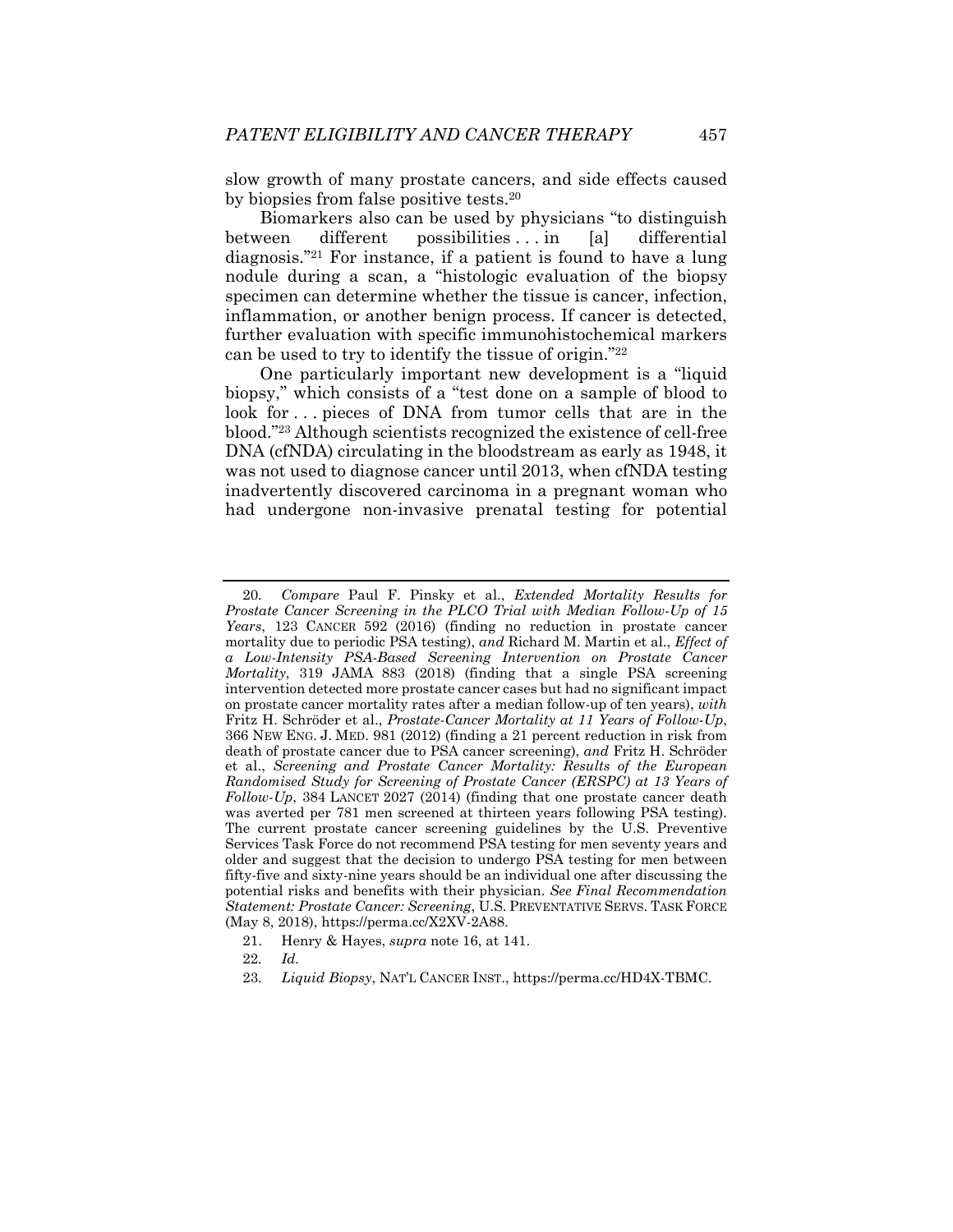genetic anomalies for her fetus.24 Liquid biopsies hold "great promise for detection, prognosis, and prediction of response to cancer treatment."25 For instance, genetic-screening company GRAIL received a coveted Breakthrough Device designation from the U.S. Food and Drug Administration (FDA) in 2019 for its multi-cancer liquid biopsy test.26 GRAIL projects that its liquid biopsy test could prevent up to 100,000 cancer deaths annually if it was administered to all Americans fifty and older.27

Prior to *Mayo*, the discoverers of new biomarkers like PSA could obtain patent protection for both the biomarker molecule itself and new diagnostic tests incorporating that biomarker.28 But because biomarker-based diagnostics rely upon a "natural phenomena" or a "law of nature"—namely, the correlation between the biomarker molecule and the existence and/or level of cancer—they are normally ineligible for patenting following *Mayo.*29 For instance, the Federal Circuit, applying *Mayo*, has held that a cfDNA diagnostic test for genetic mutations in a fetus was patent ineligible,30 thus casting serious doubt on whether any cfDNA-based cancer diagnostics could be patented. This lack of patent protection can discourage innovation and investment in identifying and validating new and more accurate

 <sup>24.</sup> Irma G. Dominguez-Vigil et al., *The Dawn of the Liquid Biopsy in the Fight Against Cancer*, 9 ONCOTARGET 2912, 2912 (2018) (citing C. Michael Osborne et al., *Discordant Noninvasive Prenatal Testing Results in a Patient Subsequently Diagnosed with Metastatic Disease*, 33 PRENATAL DIAGN. 609 (2013)).

<sup>25</sup>*. Id.*

<sup>26</sup>*. See GRAIL Announces Significant Progress with Multi-Cancer Early Detection Test Including FDA Breakthrough Device Designation*, GRAIL (May 13, 2019), https://perma.cc/CXX3-3PYQ.

 <sup>27.</sup> Allysia Finley, *Regulatory Hurdles Block a Cancer Miracle*, WALL ST. J. (Oct. 8, 2021, 1:35 PM), https://perma.cc/MJ33-VUP8.

<sup>28</sup>*. See, e.g.*, U.S. Patent No. 4,446,122; U.S. Patent No. 5,599,677; U.S. Patent No. U.S. 5,672,480.

<sup>29</sup>*.* Mayo Collaborative Servs. v. Prometheus Labs., Inc., 566 U.S. 66, 88–92 (2012).

 <sup>30.</sup> Ariosa Diagnostics, Inc. v. Sequenom, Inc., 788 F.3d 1371 (Fed. Cir. 2015), *reh'g en banc denied*, 809 F.3d 1282 (Fed. Cir. 2015); *see also* CareDx, Inc. v. Natera, Inc., No. CV 19-0567-CFC-CJB, 2021 WL 4439600, at \*14 (D. Del. Sept. 28, 2021) (holding that three U.S. patents for a method of determining organ transplant rejection using cfDNA are patent ineligible in the wake of *Mayo*).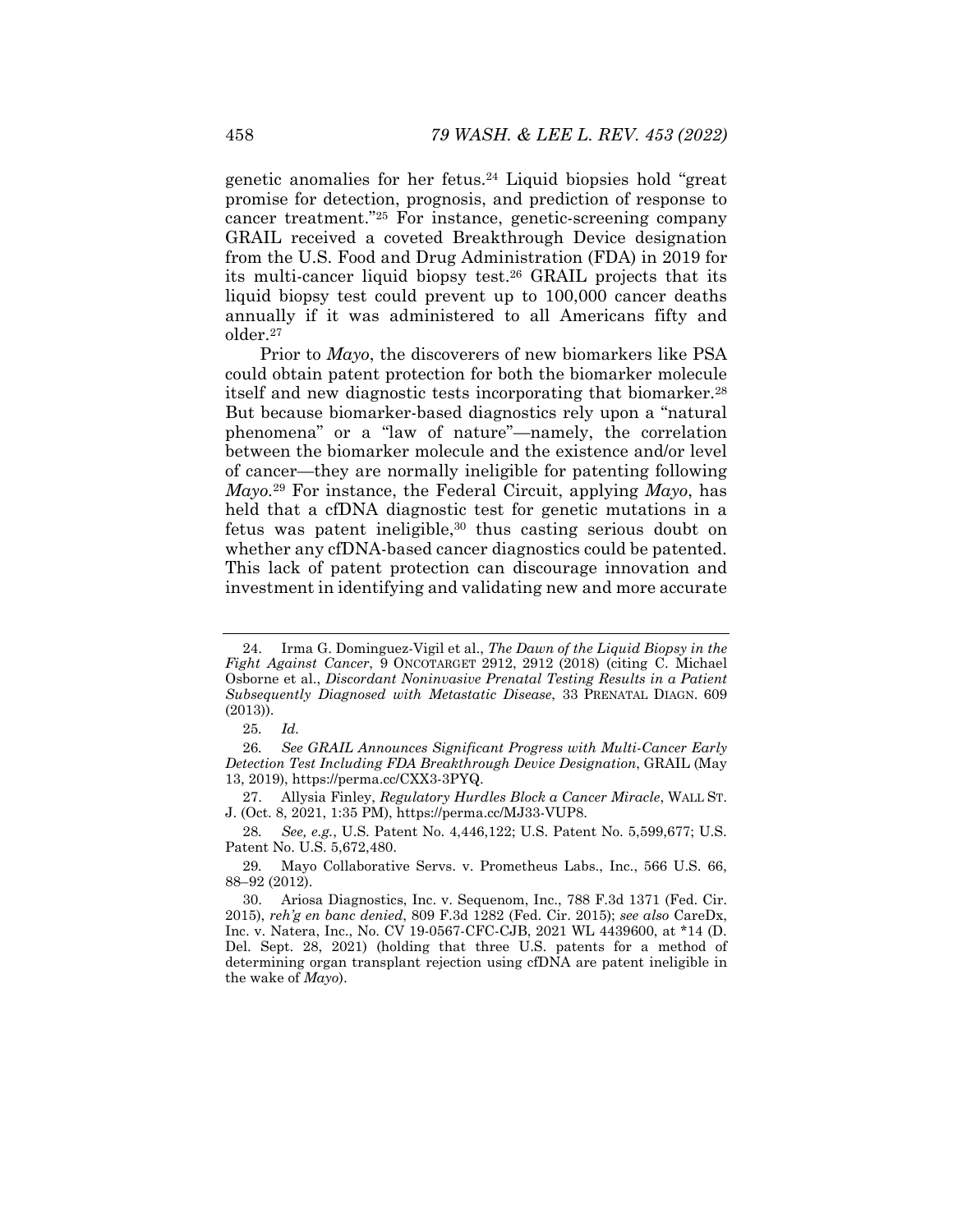biomarkers, which can be a costly and time-consuming process.31 Without the security of patent rights, VC firms and other investors may decline to help fund the development and approval process for new biomarkers.32

Second, diagnostics are important in cancer treatment for risk assessment. The presence or absence of certain genetic markers can indicate the level of risk of contracting cancer, disease progression, and ultimate outcome. For instance, the BRCA1 and BRCA2 germline mutations on chromosomes 17 and 13 are correlated with a greatly increased risk of breast and ovarian cancer among women.<sup>33</sup> The discovery of BRCA1 and BRCA2 led to enhanced screening, medication, and in some cases surgery, to reduce the risk of cancer occurring in women who had these mutations. The patent eligibility of the BRCA1 and BRCA2 genes was the subject of litigation that went all the way to the Supreme Court, which in 2013 held that naturally occurring DNA sequences like BRCA1 and BRCA2 were not patent eligible, but that artificially created complementary DNA (cDNA) sequences created through human intervention could be patented.34

Third, diagnostics are valuable in oncology for the development of tailored therapies. For decades, standard cytotoxic treatments like chemotherapy and radiation were widely used to fight cancer.<sup>35</sup> These therapies kill cancer cells,

<sup>31</sup>*. See generally* BOOZ ALLEN HAMILTON, COST DRIVERS IN THE DEVELOPMENT AND VALIDATION OF BIOMARKERS USED IN DRUG DEVELOPMENT 2–3 (2018), https://perma.cc/JJ6U-HVHD (PDF) (noting that the mean cost of developing a new predictive biomarker is over \$15 million and can take up to three years).

<sup>32</sup>*. See* Bronwyn H. Hall, *Is There a Role for Patents in the Financing of New Innovative Firms?* 5 (Nat'l Bureau of Econ. Rsch., Working Paper No. 24370, 2018), https://perma.cc/PP4P-GBA2 (noting the "undoubted empirical fact that patenting and VC funding are correlated when one looks across [VC] firms"); *see also id.* at tbl.A-2 (listing studies).

<sup>33</sup>*. Hereditary Breast and Ovarian Cancer: BRCA1 and BRCA2*, CDC, https://perma.cc/K9HL-DLK2 (last updated Mar. 25, 2020).

 <sup>34.</sup> Ass'n for Molecular Pathology v. Myriad Genetics, Inc., 569 U.S. 576 (2013); *see generally* JORGE CONTRERAS, THE GENOME DEFENSE: INSIDE THE EPIC LEGAL BATTLE TO DETERMINE WHO OWNS YOUR DNA (2021).

<sup>35</sup>*. See generally* MUKHERJEE, *supra* note 10; Vincent T. DeVita, Jr. & Steven A. Rosenberg, *Two Hundred Years of Cancer Research*, 366 NEW ENG. J. MED. 2207 (2012) (detailing the history of surgery, radiation therapy, and chemotherapy from the 19th century through the 1990s).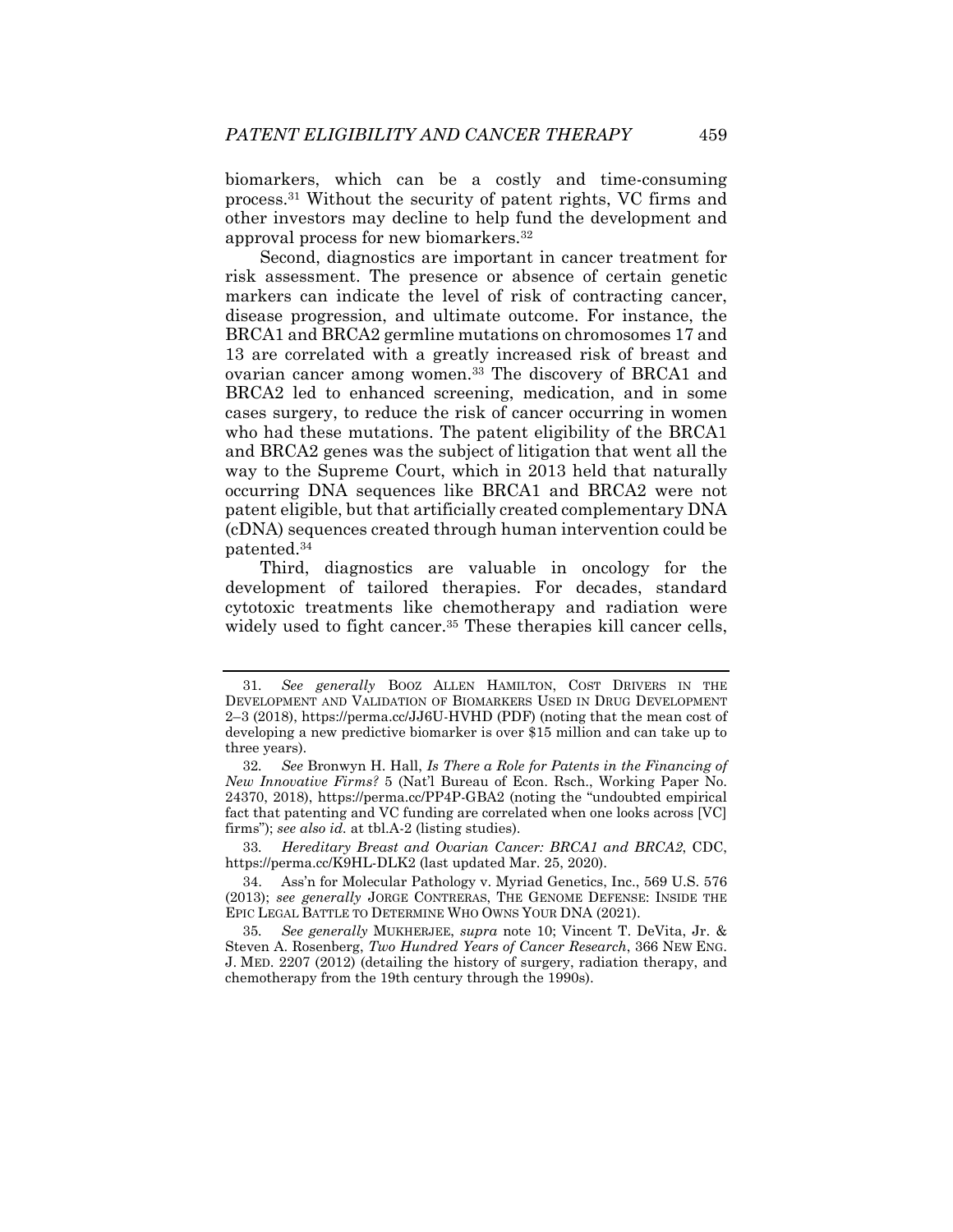but they also destroy numerous healthy (nonmalignant) cells, causing numerous short- and long-term side effects, including fatigue, nausea, vomiting, weight loss, risk of infection, permanent nerve damage, organ dysfunction, and the development of secondary malignancies.<sup>36</sup> And in some cases, they are (or become) ineffective, inflicting suffering on patients without corresponding benefit.<sup>37</sup>

As previously mentioned, historically, cancers were classified based on where in the body they originated.38 But thanks to advances in medical diagnostics, we know now that cancers arising in the same organ are often fundamentally different at a genetic level. This discovery has led to a shift toward tailored therapy—also called personalized medicine—that targets specific mutations that occur in a patient's cancer cells. 39 Diagnostic tests can now reveal whether genetically-targeted therapy would be beneficial as a complement or adjuvant to traditional treatments like radiation and chemotherapy, $40$  or potentially replace them entirely. $41$ 

38*. See supra* notes 10–13 and accompanying text.

39*. Personalized Medicine*, NAT'L CANCER INST., https://perma.cc/D8EN-6UTP ("A form of medicine that uses information about a person's own genes or proteins to prevent, diagnose, or treat disease. In cancer, personalized medicine uses specific information about a person's tumor to help make a diagnosis, plan treatment, find out how well treatment is working, or make a prognosis.").

40*. See, e.g.*, Howard West & Jill O. Jin, *Adjuvant Therapy*, 1 JAMA ONCOLOGY 698, 698 (2015) (explaining that "adjuvant therapy refers to any treatment that is given for cancer after the main treatment, with the goal of making the main treatment more likely to be successful").

41*. See, e.g.*, Gina Kolata, *Cancer Without Chemotherapy: A 'Totally Different World'*, N.Y. TIMES, D1 (Sept. 28, 2021) (describing how oncologists are prescribing targeted therapy as the initial treatment of certain types of breast and lung cancer); Alice Park, *No More Chemo: Doctors Say It's Not So Far-Fetched*, TIME (June 26, 2013), https://perma.cc/B7NP-DYTG (quoting Dr. Martin Tallman, Chief of Leukemia Service at Memorial Sloan-Kettering Cancer Center, as stating "I think we are definitely moving farther and farther

<sup>36</sup>*. Chemotherapy Side Effects*, AM. CANCER SOC., https://perma.cc/LKK3- 6QLU; *Radiation Therapy Side Effects*, AM. CANCER SOC., https://perma.cc/EX7K-PRPP).

<sup>37</sup>*. See, e.g.*, Holly G. Prigerson et al., *Chemotherapy Use, Performance Status, and Quality of Life at the End of Life*, 1 JAMA ONCOLOGY 778, 782–83 (2015) (discussing lack of impact of palliative chemotherapy for some patients with end-stage cancer on their quality of life); *see also* Alice Park, *When Chemotherapy Does More Harm than Good*, TIME (July 23, 2015, 11:00 AM), https://perma.cc/MZZ4-ZA3X.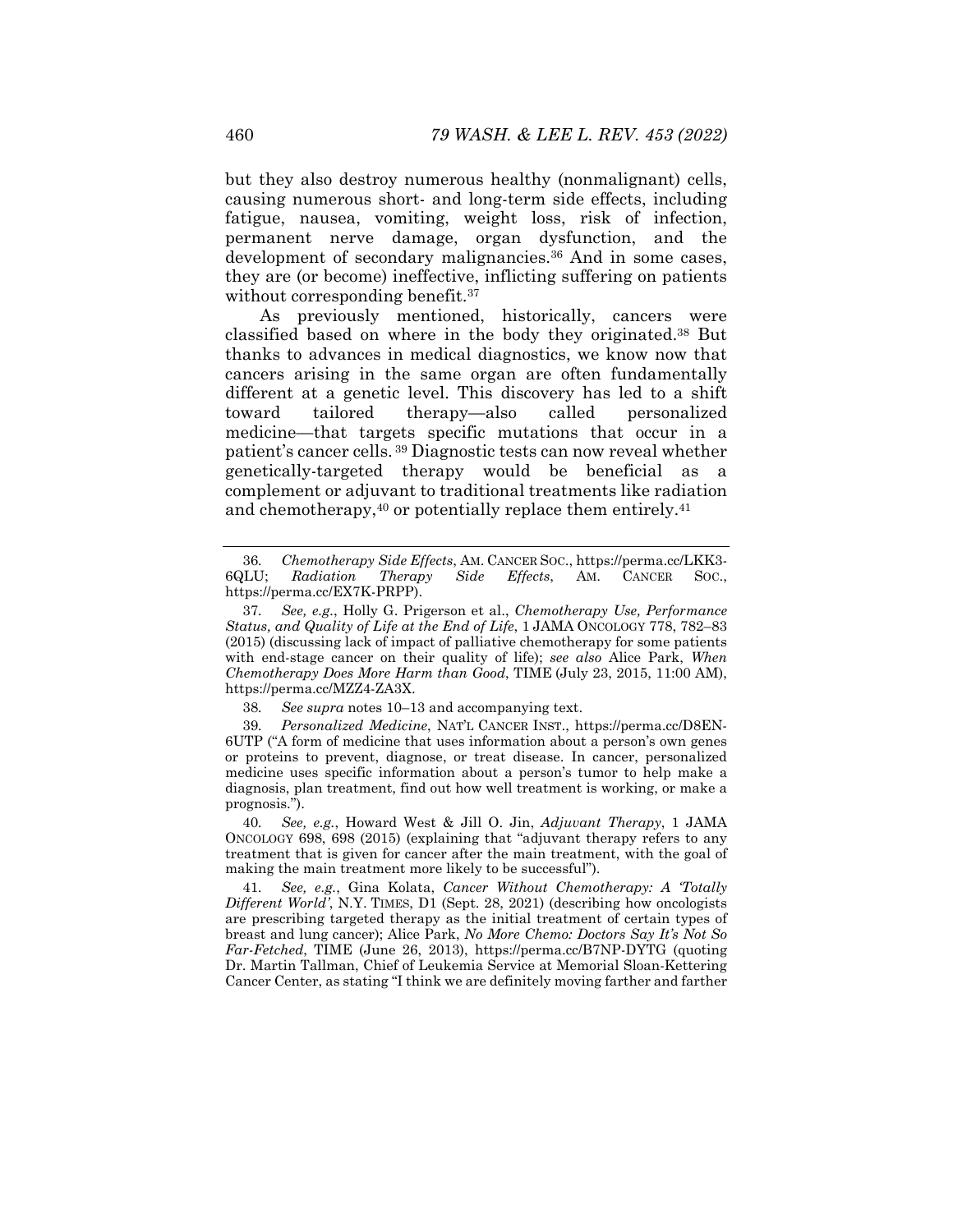For instance, Herceptin (trastuzumab) is a monoclonal antibody that is a targeted therapy for certain types of cancer, including breast and stomach cancer, that are positive for an oncogene called HER2.42 In combination with standard-of-care treatment, Herceptin reduced the chance of recurrence by half and risk of dying from breast cancer by a third.43 The basis for Herceptin was the identification by researchers at Genentech and UCLA of a link between the HER2 oncogene and an aggressive form of breast cancer in the 1980s.44 After demonstrating in clinical trials that Herceptin, which is an anti-HER2 antibody, plus chemotherapy produced durable responses in a significant number of HER2-positive patients,45 the FDA approved Herceptin in 1998.46 Genentech and its parent company, Roche, obtained numerous patents on both the monoclonal antibody and various methods of manufacturing it.47 But the underlying discovery that made Herceptin possible—the "natural phenomena" of the HER2 oncogene and its relationship to aggressive breast cancer—likely would not be patentable after *Mayo*.48

In addition, diagnostics are important to help assess how the human body processes anti-cancer drugs. Pharmacogenetics is the field of study on how a patient's genetics affect her

away from chemotherapy, and more toward molecularly targeted therapy" for certain forms of cancer).

<sup>42</sup>*. See generally* ROBERT BAZELL, HER-2: THE MAKING OF HERCEPTIN, A REVOLUTIONARY TREATMENT FOR BREAST CANCER (1998).

 <sup>43.</sup> Kolata, *supra* note 41.

<sup>44</sup>*. See generally* Corinne L. Williams, *H. Michael Shepard, Dennis J. Slamon, and Axel Ullrich Honored with the 2019 Lasker-DeBakey Clinical Medical Research Award*, 129 J. CLINICAL INVESTIGATION 3963 (2019).

<sup>45</sup>*. See generally* Jose Baselga, *Phase I and II Clinical Trials of Trastuzumab*, 12 ANNALS ONCOLOGY S49 (2001).

<sup>46</sup>*. See* Charles L. Sawyers, *Herceptin: A First Assault on Oncogenes that Launched a Revolution*, 179 CELL 8, 10 (2019).

<sup>47</sup>*. See, e.g.*, U.S. Patent No. 5,821,337; U.S. Patent No. 6,054,297; U.S. Patent 6,407,213; U.S. Patent No. 6,627,196; U.S. Patent No. 7,371,379.

 <sup>48.</sup> For instance, U.S. Patents No. 7,846,441 and No. 7,892,549, which claimed a method of treating patients with breast cancer that overexpresses HER2 by using a monoclonal antibody in combination with chemotherapy and/or other monoclonal antibodies, was recently invalidated by the Federal Circuit, although on obviousness grounds rather than lack of patent eligibility. Genentech, Inc v. Iancu, 809 F. App'x 781, 786–87 (Fed. Cir. 2020).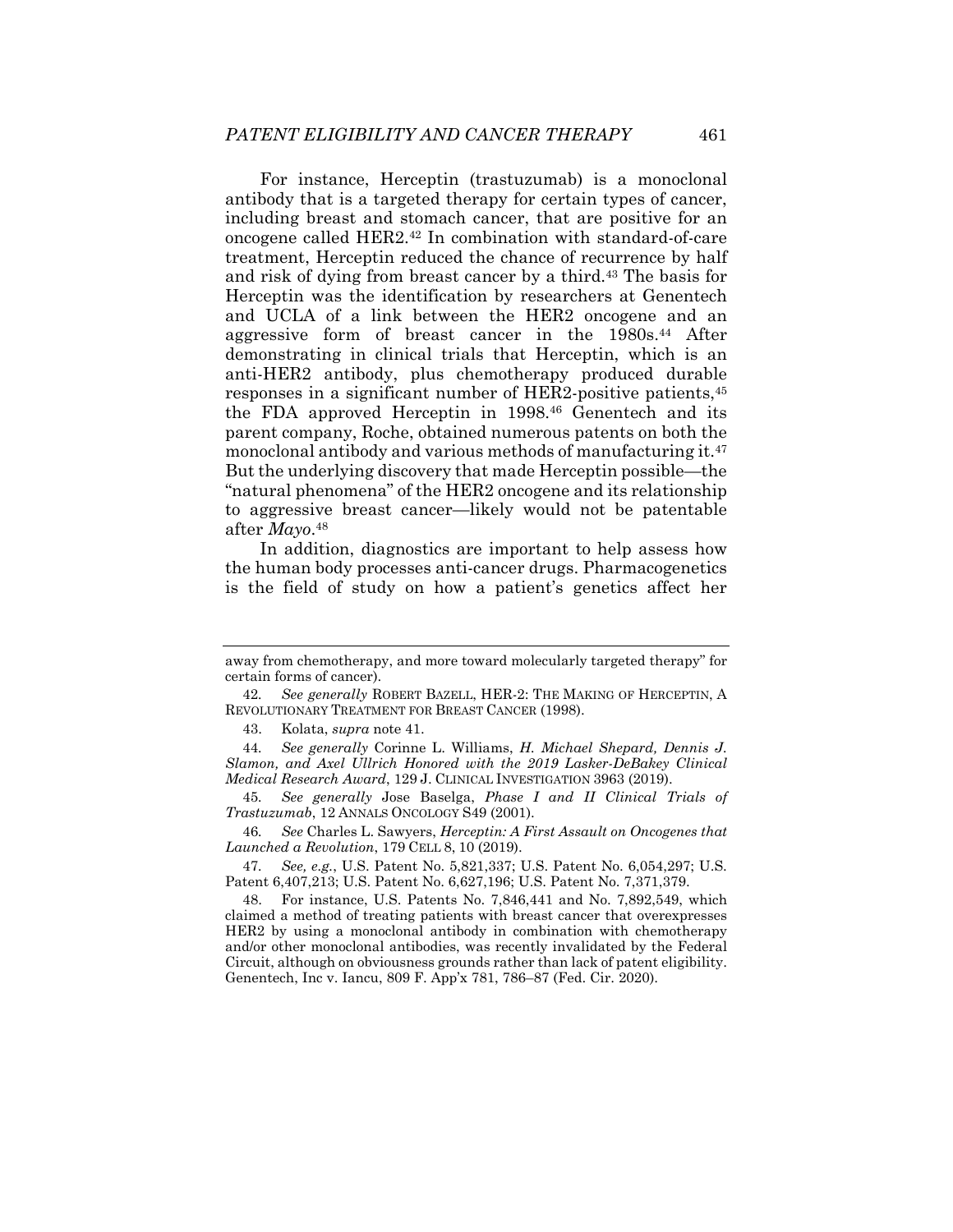response to specific drugs.49 For instance, a gene called TPMT encodes the thiopurine methyltransferase enzyme, which metabolizes common chemotherapy agents like 6-mercaptopurine (6MP) and thiopurine.50 Patients with mutated versions of TPMT are at high risk for severe, even fatal, toxicity if given a normal dose of one of these drugs.<sup>51</sup> Researchers at St. Jude Children's Hospital discovered the relationship between the TPMT genetic polymorphism (mutation) and TMPT deficiency in the  $1990s$ ,  $52$  and subsequently obtained patent rights to both isolated DNA sequences containing the mutated TPMT gene and a diagnostic assay (Test) for determining whether a patient has the TPMT-deficient gene.53 Today, however, these patent claims would almost certainly be ineligible—the naturally-occurring DNA sequences would be unpatentable in light of *Ass'n for Molecular Pathology v. Myriad Genetics Inc.*,54 and the diagnostic test would be precluded by *Mayo*.

Another revolutionary development in oncology is the rise of immunotherapy. While the existence of antibodies as part of the adaptive immune system was discovered over a century ago, the first antibody-based cancer therapy, rituximab, was only approved by the FDA to treat B-cell lymphoma in 1997.55 Today, "[a]ntibody-based therapy . . . is now one of the most successful

<sup>49</sup>*. Pharmacogenetics*, NAT'L CANCER INST., https://perma.cc/NP8J-72C9; *see also* Liam Drew, *Pharmacogenetics: The Right Drug for You*, 537 NATURE S60 (2016).

 <sup>50.</sup> Eugene Krynetski & William E. Evans, *Drug Methylation in Cancer Therapy: Lessons from the TPMT Polymorphism*, 22 ONCOGENE 7403, 7403 (2003).

<sup>51</sup>*. Id.* (citing William E. Evans et al., *Altered Mercaptopurine Metabolism, Toxic Effects, and Dosage Requirements in a Thiopurine Methyltransferase-Deficient Child with Acute Lymphocytic Leukemia*, 119 J. PEDIATRICS 985 (1991)).

 <sup>52.</sup> Eugene Y. Krynetski & William E. Evans, *Pharmacogenetics of Cancer Therapy: Getting Personal*, 63 AM. J. HUM. GENETICS 11 (1998).

 <sup>53.</sup> U.S. Patent No. 5,856,095 (issued Jan. 5, 1999). St. Jude's subsequently granted an exclusive license to the patent rights to a joint venture of PPD, Inc., and Axys Pharmaceuticals, Inc. *PPGx Secures Exclusive Worldwide License for TPMT Testing from St. Jude Children's Research Hospital*, PR NEWSWIRE (Apr. 7, 2000), perma.cc/4QWN-2KDM.

 <sup>54. 569</sup> U.S. 576 (2013).

 <sup>55.</sup> DeVita & Rosenberg, *supra* note 35, at 2212.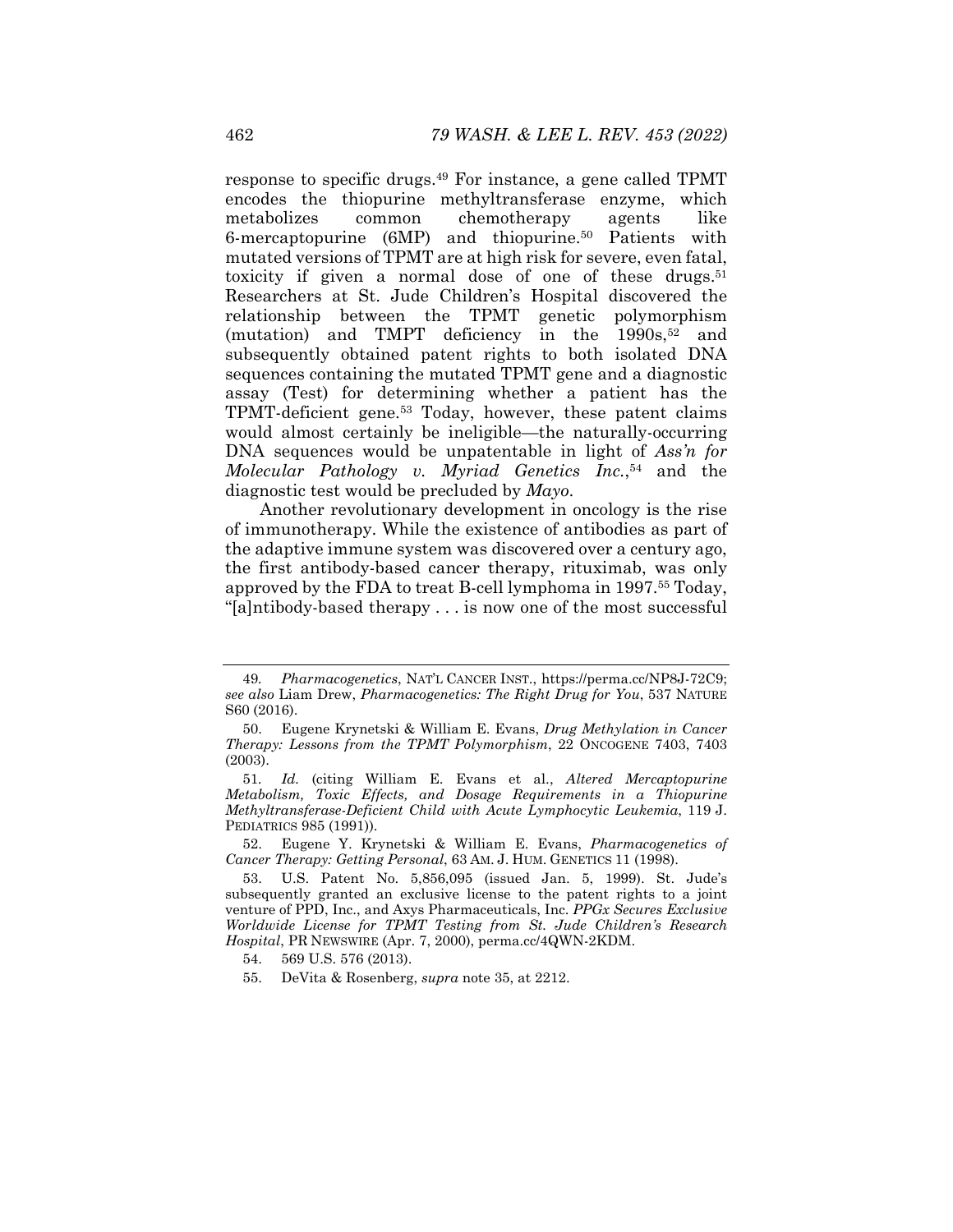and important strategies for treating [cancer] patients,"56 and dozens of antibodies have been approved or are in various stages of clinical trials to target specific antigens that appear on cancer cells.57 Other forms of cancer immunotherapy include antibodies that inhibit immune system checkpoints which would otherwise hinder the immune system's response in attacking cancer cells (checkpoint inhibitors); cancer "vaccines" that present antigens to T cells, leading to their activation against cancer cells bearing the same antigen; and genetically engineered human T cells (CAR-T), which act as "living drugs" that target specific proteins on the surface of cancer cells.58 These remarkable therapies have extended survival, and even resulted in cures, in some patients when other treatment options have failed.59

Despite its growing importance, immunotherapy is not immune from potential patent eligibility issues. Although some forms of cancer immunotherapy, such as CAR-T cells and monoclonal antibodies, are "a product of genetic engineering [that] may support a conclusion that they are a 'manufacture' or 'composition of matter'" under  $\S 101, ^{60}$  they are still based on underlying natural phenomena—namely, the existence of naturally-occurring antigens on the surface of cancer cells and receptors that can bind to these antigens.61 For example, in *Bristol-Meyer Squibb Co. v. Merck & Co.*, 62 the defendants argued that U.S. Patent No. 9,073,994 (the '994 Patent), which

58*. See generally* Emilie Alard et al., *Advances in Anti-Cancer Immunotherapy: CAR-T Cell, Checkpoint Inhibitors, Dendritic Cell Vaccines, and Oncolytic Viruses, and Emerging Cellular and Molecular Targets*, 12 CANCERS 286 (2020).

59*. See* Gina Kolata, *'Desperation Oncology': When Patients Are Dying, Some Cancer Doctors Turn to Immunotherapy*, N.Y. TIMES (Apr. 26, 2018), https://perma.cc/RVA9-NGER.

 60. Ellen Shamasky, *The Cancer Immunotherapy Pilot Program and Chimeric Antigen Receptor T-Cell Treatments*, 2018 B.C. INTELL. PROP. & TECH. F. 1, 26 (citing Diamond v. Chakrabarty, 447 U.S. 303 (1980)).

61*. See* Juno Therapeutics, Inc. v. Kite Pharma, Inc., 10 F.4th 1330, 1333 (Fed. Cir. 2021) (further describing the relationship between receptors that are reprogrammed on CAR-T cells and antigens on the surface of cancer cells).

62. No. 15-572, 2016 WL 1698385 (D. Del. Mar. 29, 2016).

 <sup>56.</sup> Andrew M. Scott et al., *Antibody Therapy of Cancer*, 12 NATURE REVS. 278, 278 (2012).

<sup>57</sup>*. Id.* at 281; *see also* David Zahavi & Louis Weiner, *Monoclonal Antibodies in Cancer Therapy*, 9 J. ANTIBODIES 34 tbl.1 (2020) (listing FDA-approved monoclonal antibodies for cancer).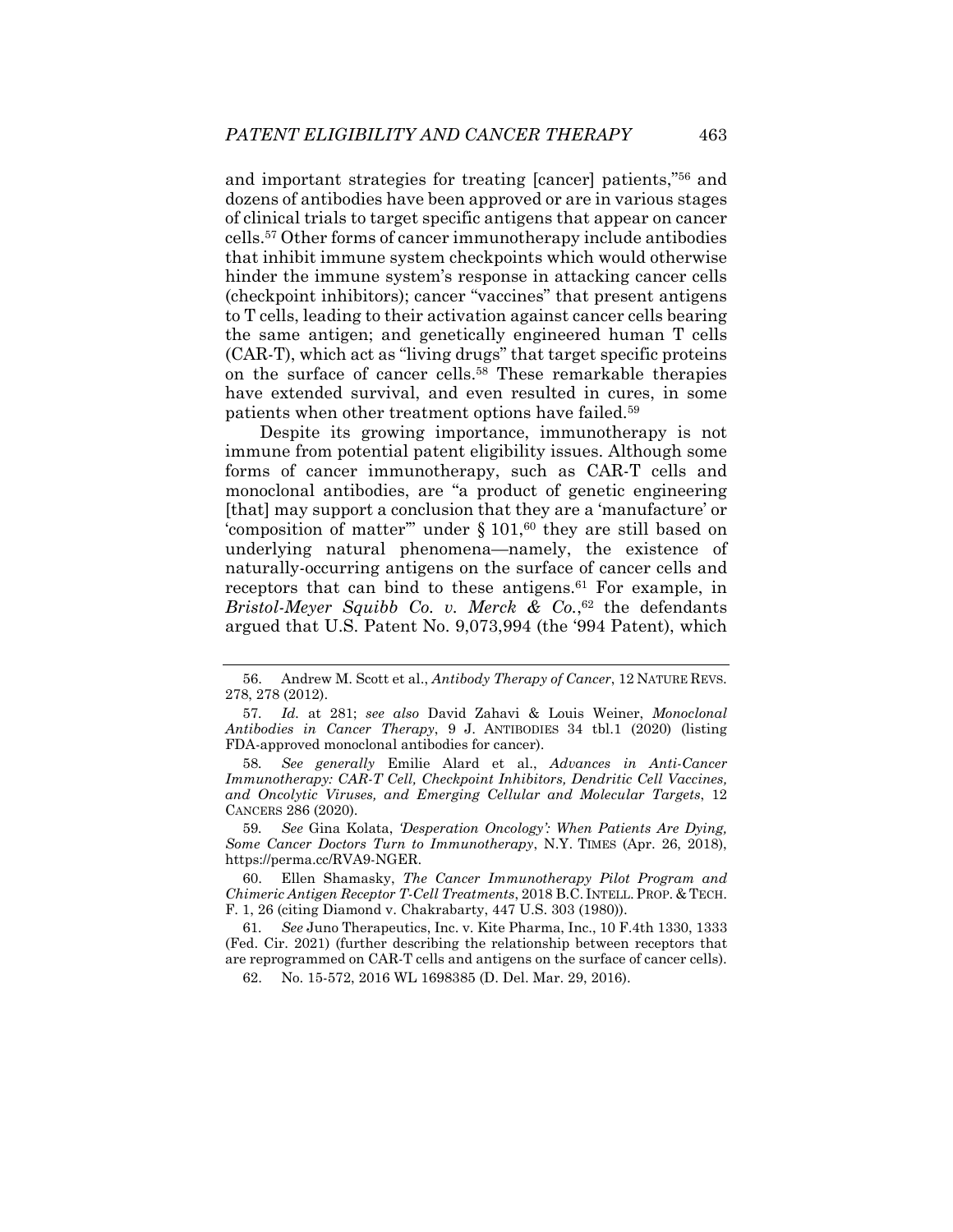claimed a method of treating melanoma (a type of skin cancer) using an anti-PD-1 monoclonal antibody, was drawn to patent ineligible subject matter because "it merely claims the result of a natural phenomenon": the PD-1 pathway, which cancer cells suppress by "producing PD-1 ligands that shut down T cells and prevent T cells from attacking them."63 The District Court ultimately denied the defendants' motion to dismiss, but in doing so, it found that the '994 Patent "touches upon a natural phenomenon by using T cells to activate the immune system" specifically, that it "relies on the known scientific fact that blocking activation of the PD-1 pathway causes this effect in the body, which enables the patient's T cells to perform their normal biological activity of removing cancer cells."64 As a result, the District Court concluded that "[t]his interaction is a natural phenomenon" under the first step of the *Mayo*/*Alice* test for patent ineligibility.65

Fourth, diagnostics are important in oncology to assess treatment response and provide long-term surveillance. Biomarkers can determine whether treatments for cancer are effective and serve as ongoing surveillance once remission has been achieved. For example, a biomarker called CEA (carcinoembryonic antigen) is used to monitor the progress of colorectal cancer,66 based on a patented discovery in the 1960s by researchers at LaRoche.67 Similarly, biomarkers like alpha fetoprotein (AFP) are regularly monitored in germ cell tumor

 66. Gershon Y. Locker et al., *ASCO 2006 Update of Recommendations for the Use of Tumor Markers in Gastrointestinal Cancer*, 24 J. CLINICAL ONCOLOGY 5313 (2006).

 <sup>63.</sup> Defendants Merck & Co., Inc. & Merck Sharp & Dohme Corp.'s Brief Supporting Their Motion to Dismiss, Bristol-Myers Squibb Co. v. Merck & Co., No. 15-572 (D. Del. Aug. 28, 2015), 2015 WL 9811960.

 <sup>64.</sup> *Bristol-Myers Squibb*, 2016 WL 1698385, at \*1 n.2.

<sup>65</sup>*. Id.* The District Court denied the motion to dismiss under the second step of the *Mayo*/*Alice* test, holding that disputed factual allegations about whether the '994 Patent's claims "do significantly more than simply describe these natural relations" precluded granting the motion under Federal Rule of Civil Procedure 12(b)(b). *Id.* The case ultimately was dismissed with prejudice prior to a final judgment on the merits. Stipulation of Dismissal of Entire Actions with Prejudice, Bristol-Myers Squibb Co. v. Merck & Co., No. 15-572 (D. Del. Jan. 20, 2017), 2017 WL 7688123.

 <sup>67.</sup> U.S. Patents No. 3,663,684; No. 3,697,638; No. 3,956,258.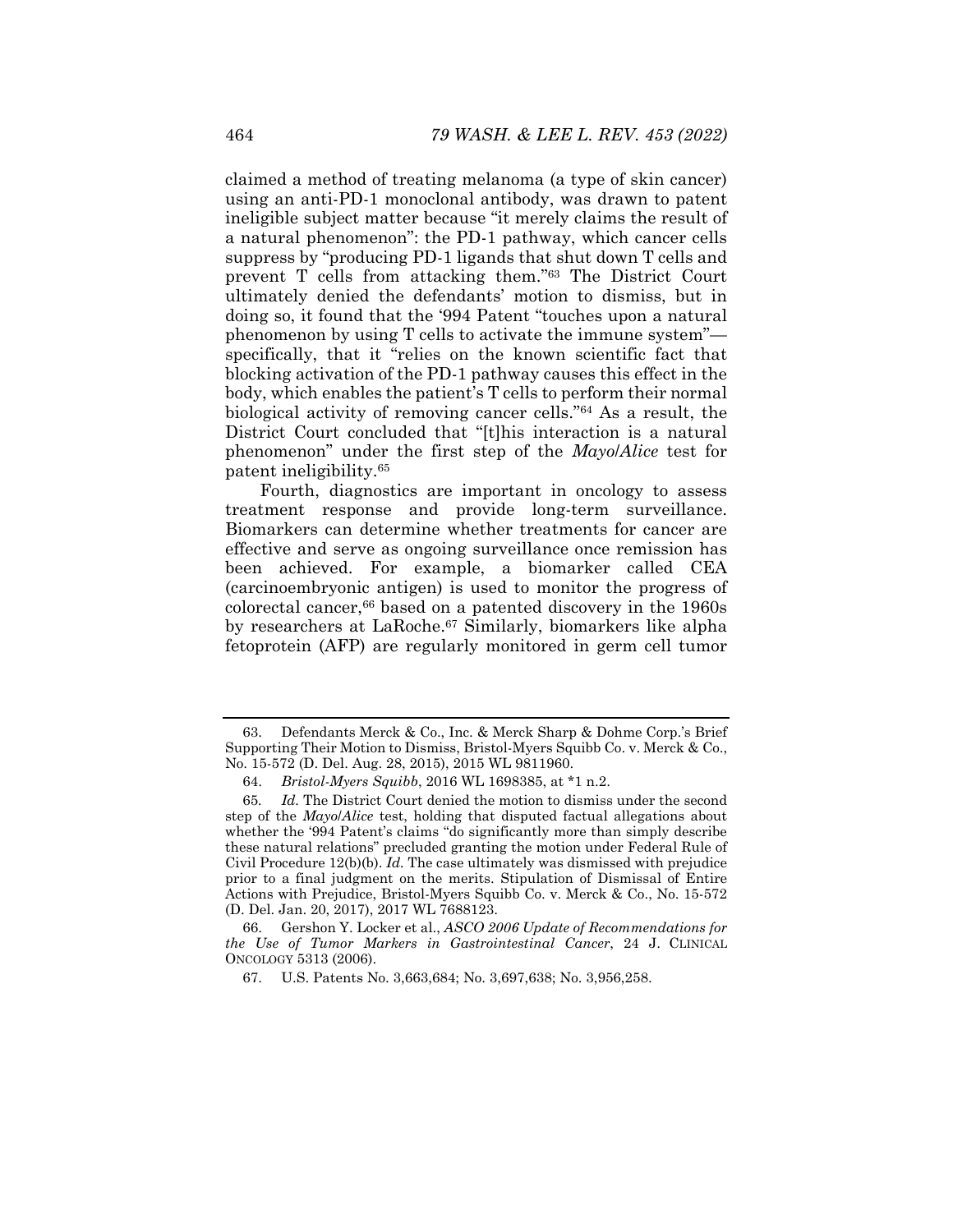patients to detect early disease recurrence.68 Again, however, the naturally-occurring correlation between these biomarkers and disease progression or relapse are probably unpatentable under the Court's current patent eligibility jurisprudence.

To be sure, patent protection for diagnostics and treatment for cancer comes at a significant cost to both patients, insurance companies, and the public. The BRCA1/BRCA2 test was \$4,000 at the time of the Supreme Court's decision.69 Now that patent protection is unavailable for naturally occurring DNA after *Myriad*, competitors have developed and offered their own BRCA tests for a fraction of the cost.<sup>70</sup> And even after patent protection has expired on Gleevec (imatinib), a drug that is used as a first-line treatment for Philadelphia-chromosome positive chronic myeloid leukemia (CML) and acute lymphoblastic leukemia (ALL), it is still incredibly expensive with a retail price of over \$100,000 per year,71 costing U.S. taxpayers over \$1 billion annually.<sup>72</sup> Treatments like CAR-T cell immunotherapy are even more expensive.73 More needs to be done to bring down the cost of these revolutionary new therapies, and discussion of potential reforms to the patent system that may help lower prices is ongoing.74 But entirely eliminating patent protection

 70. Elizabeth Lopatto, *Genetic Testing for Breast Cancer Gets More Affordable*, VERGE (Apr. 21, 2015, 12:01 AM), https://perma.cc/YE5W-U2TC.

 71. Roxanne Nelson, *Prices Drop at Last for Transformative Cancer Drug*, MEDSCAPE (Dec. 19, 2019), https://perma.cc/FAB4-HDA2.

72*. Prices for and Spending on Specialty Drugs in Medicare Part D and Medicaid: An In-Depth Analysis* 44 tbl.2 (Cong. Budget Off., Working Paper 2019-02, 2019), https://perma.cc/5MUN-DJ2S.

73*. See, e.g.*, Reith R. Sarker et al., *Cost-Effectiveness of Chimeric Antigen Receptor T-Cell Therapy in Pediatric Relapsed/Refractory B-Cell Acute Lymphoblastic Leukemia*, 111 J. NAT'L CANCER INST. 719, 720 (2019) (noting that a single dose of Kymriah (tisagenlecleucel) can cost up to \$475,000).

74*. See* Executive Order 14036, Promoting Competition in the American Economy, 86 Fed. Reg. 36,987, 36,988 (July 9, 2021) ("[T]oo often, patent and other laws have been misused to inhibit or delay—for years and even decades—competition from generic drugs and biosimilars, denying Americans access to lower cost drugs."); *see also* Letter from Janet Woodcock, M.D., Acting Commissioner of Food and Drugs, to Andrew Hirshfeld, Performing the Functions and Duties of the Undersecretary of Commerce for Intellectual

 <sup>68.</sup> Timothy D. Gilligan et al., *American Society of Clinical Oncology Clinical Practice Guidelines on Uses of Serum Tumor Markers in Adult Males with Germ Cell Tumors*, 28 J. CLINICAL ONCOLOGY 3388 (2010).

 <sup>69.</sup> David B. Argus, *The Outrageous Cost of a Gene Test*, N.Y. TIMES (May 20, 2013), https://perma.cc/95B5-HV9B.